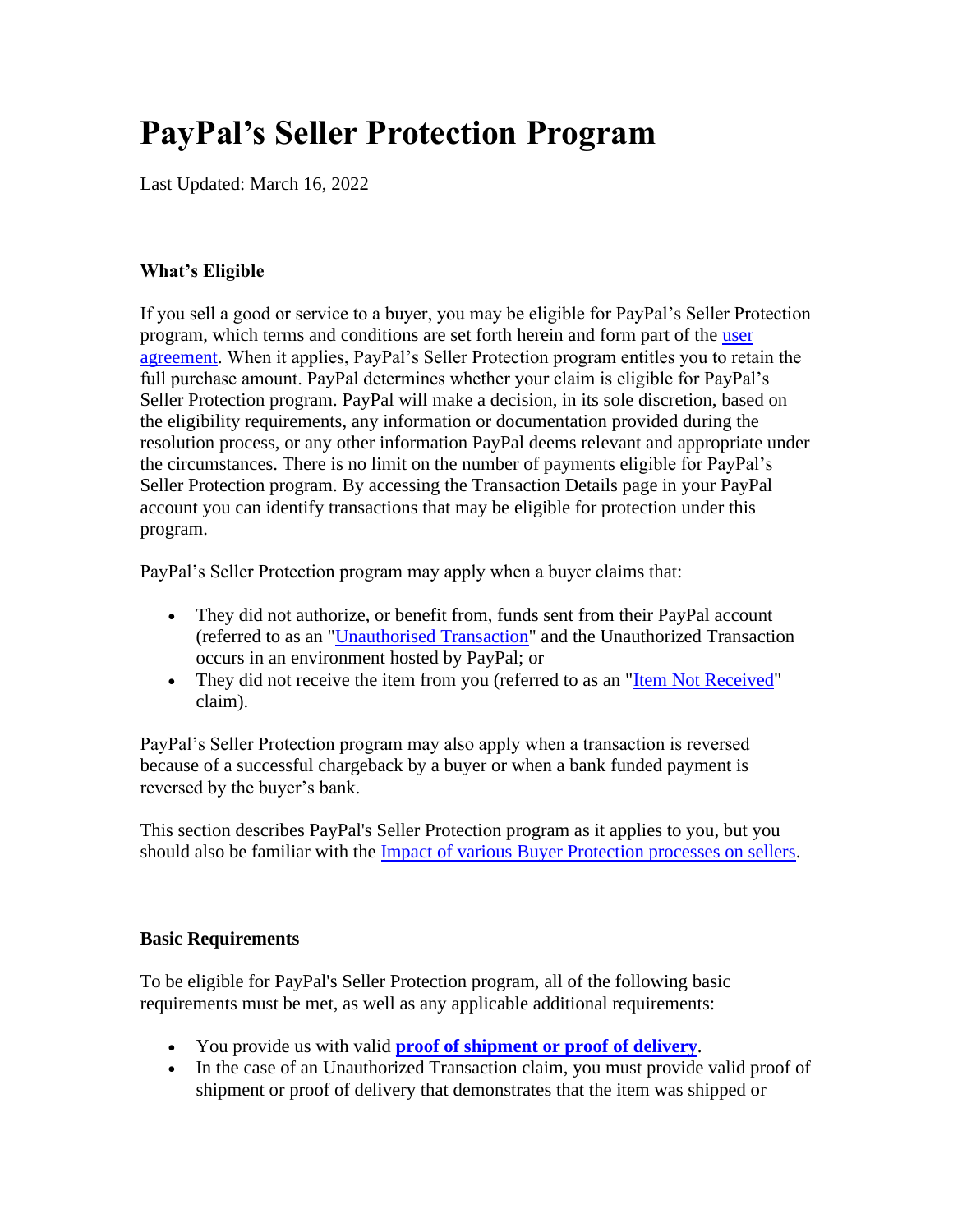provided to the buyer no later than two days after PayPal notified you of the dispute or reversal. For example, if PayPal notifies you of an Unauthorized Transaction claim on September 1, the valid proof of shipment must indicate that the item was shipped to the buyer no later than September 3 to be eligible for PayPal's Seller Protection program.

- The item must be a tangible item except for items subject to the **[Intangible](#page-1-0)  [Goods Additional Requirements](#page-1-0)**.
- You must ship the item to the shipping address on the transaction details page in your PayPal account for the transaction. If you originally ship the item to the recipient's shipping address on the transaction details page but the item is later redirected to a different address, you will not be eligible for PayPal's Seller Protection. We therefore recommend not using a shipping service that is arranged by the buyer, so that you will be able to provide valid proof of shipping and delivery.
- You must respond to PayPal's requests for documentation and other information in a timely manner as requested in our email correspondence with you or in our correspondence with you through the **[Resolution Centre](https://www.paypal.com/sg/cgi-bin/webscr?cmd=_complaint-view&nav=0.4&&locale.x=en_SG)**. If you do not respond to PayPal's request for documentation and other information in the time requested, you may not be eligible for PayPal's Seller Protection.
- If the sale involves pre-ordered or made-to-order goods, you must ship within the timeframe you specified in the listing. Otherwise, it is recommended that you ship all items within 7 days after receipt of payment.
- You must accept payment from a PayPal account for the purchase (partial payment and/or payment in installments are excluded).
- The payment must be marked "eligible" or "partially eligible" in the case of Unauthorized Transaction claims, or "eligible" in the case of Item Not Received claims, for PayPal's Seller Protection on the Transaction Details page.

### **Item Not Received Additional Requirements**

To be eligible for PayPal's Seller Protection program for a buyer's Item Not Received claim, you must meet both the basic requirements and the additional requirements listed below:

- Where a buyer files a chargeback with the issuer for a card-funded transaction, the payment must be marked "eligible" or "partially eligible" for PayPal's Seller Protection on the transaction details page.
- You must provide **[proof of delivery](#page-2-0)** as described below.

### <span id="page-1-0"></span>**Intangible Goods Additional Requirements**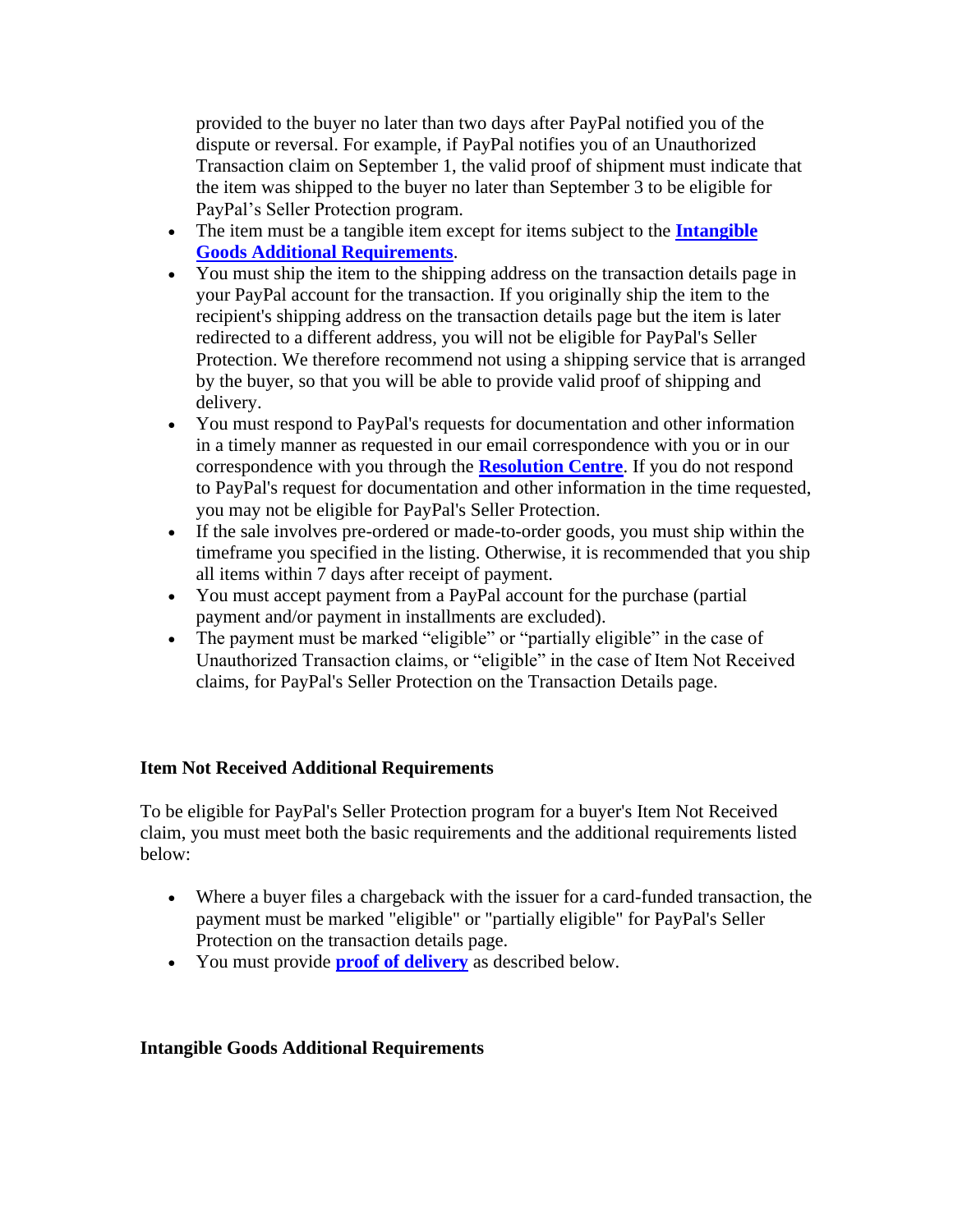For the sale of intangible goods and services to be eligible for PayPal's Seller Protection, the sale must meet the **[basic requirements](#page-0-0)** and the following additional requirements:

- Integration requirements:
	- o Where you have integrated a PayPal checkout product, you must be using the current version of that product if you are accepting payments directly via a website or mobile optimized website; or
	- o Ensure you are passing session information to PayPal at checkout if you are integrated with PayPal via a third-party or if you have a native app integration.
	- o Other integration requirements may apply depending on your business model. We will let you know those requirements ahead of time, if needed.
- PayPal has marked the intangible good transaction as "eligible" in the Transaction Details page or otherwise provided notice to you of eligibility in writing.
- Delivered the item and provide **[Proof of shipment or delivery for Intangible](#page-3-0)  [Goods](#page-3-0)**.

## <span id="page-2-0"></span>**Establishing proof of shipment or proof of delivery**

| <b>Physical Goods</b>                                                                                                                                                                                                                                                                                                   |                                                                                                                                                                                                                                                                                                         |  |  |  |
|-------------------------------------------------------------------------------------------------------------------------------------------------------------------------------------------------------------------------------------------------------------------------------------------------------------------------|---------------------------------------------------------------------------------------------------------------------------------------------------------------------------------------------------------------------------------------------------------------------------------------------------------|--|--|--|
| The following is required as proof of shipment or delivery for physical goods:                                                                                                                                                                                                                                          |                                                                                                                                                                                                                                                                                                         |  |  |  |
| Proof of shipment                                                                                                                                                                                                                                                                                                       | Proof of delivery                                                                                                                                                                                                                                                                                       |  |  |  |
| Online or physical documentation from a shipping                                                                                                                                                                                                                                                                        | Online or physical<br>documentation from a<br>shipping company that<br>includes:<br>An online and                                                                                                                                                                                                       |  |  |  |
| company that includes:<br>An online and verifiable tracking number<br>Date of shipment<br>An address for the recipient that matches the<br>shipping address on the transaction details page<br>An address for the recipient showing at least the<br>city, country, or postal zip code (or international<br>equivalent). | verifiable tracking<br>number<br>Date of delivery and<br>"delivered" status of<br>the item or service.<br>An address for the<br>recipient showing at<br>least the city, country,<br>or postal zip code (or<br>international<br>equivalent).<br>Signature<br>confirmation when the<br>full amount of the |  |  |  |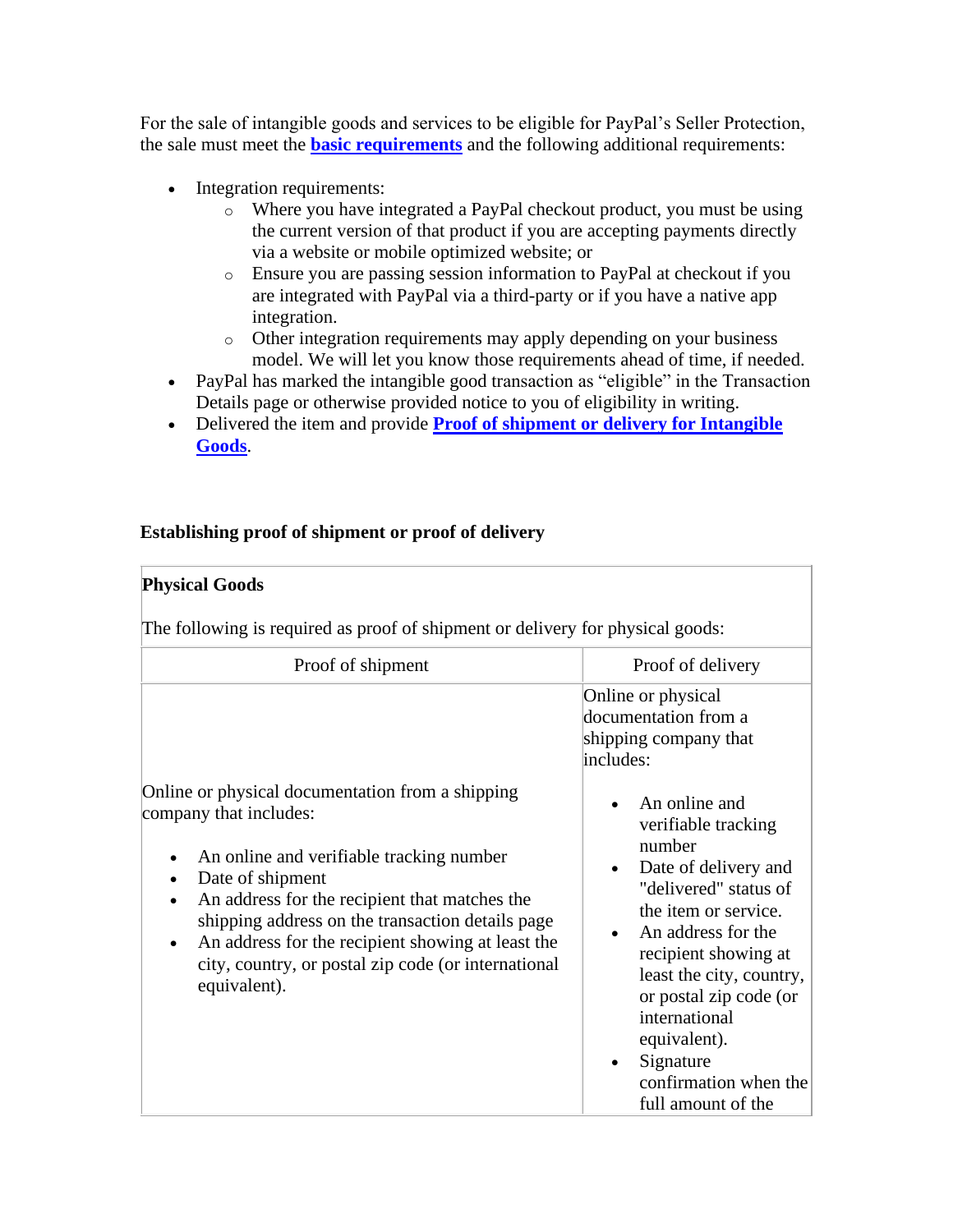payment (including shipping and taxes exceeds) the fixed amount (based on the currency of the payment) listed in the signature confirmation [threshold table.](#page-4-0) Signature confirmation is online documentation, viewable at the shipping company's website, indicating that the item was signed for (save for Sellers having a PayPal Account registered in Albania, Andorra, Bosnia and Herzegovina, Croatia, and Ukraine to whom such requirement won't apply). **IMPORTANT**: Your choice of carrier and shipment options with that carrier can have a big impact on your

ability to meet the proof of delivery requirements. Please ensure, especially when

internationally, that your carrier can provide 'delivered' status at the correct address, or your Seller Protection claim may be denied.

shipping goods

#### <span id="page-3-0"></span>**Intangible Goods**

The following is required as proof of shipment or delivery for intangible goods: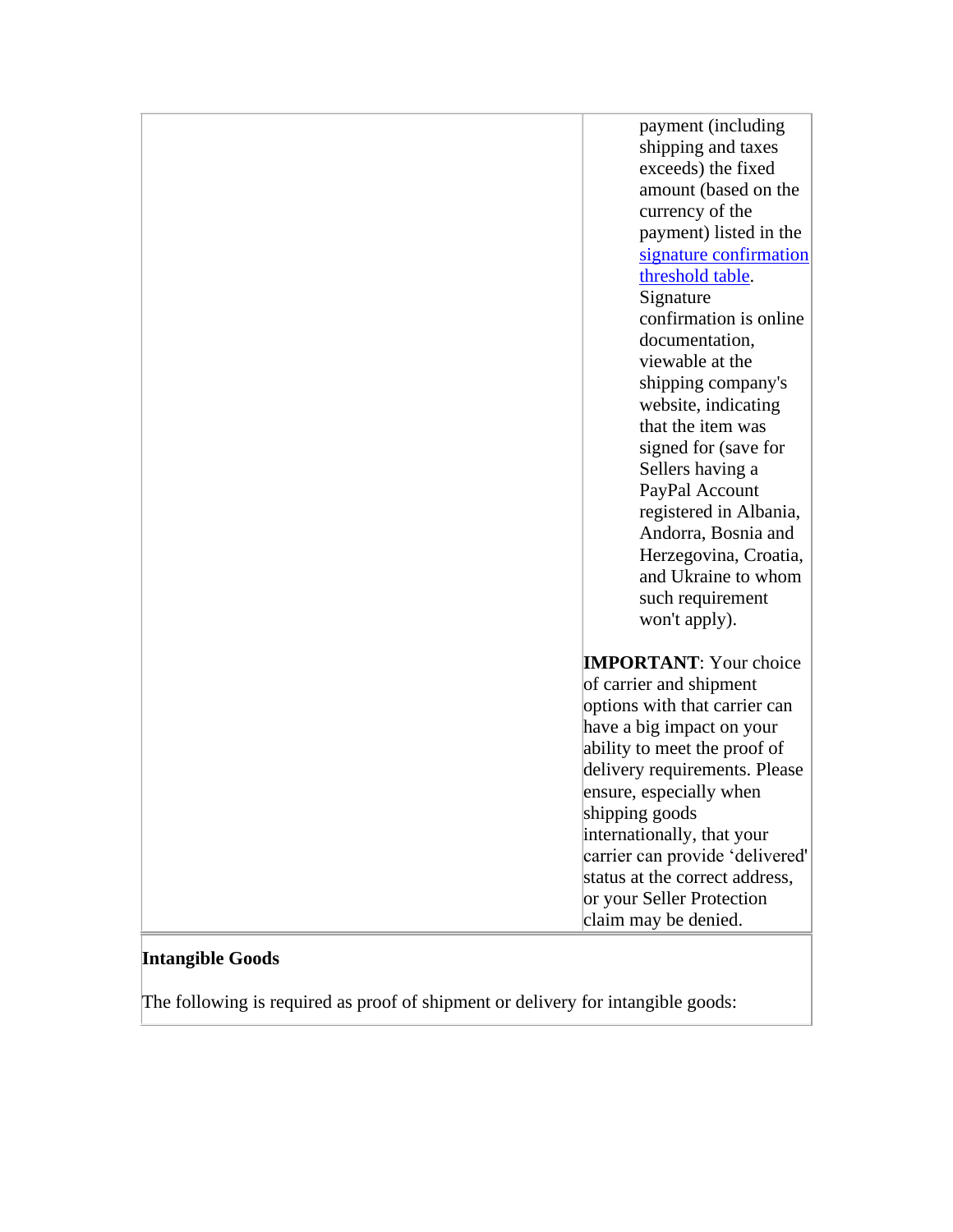For intangible or digital goods, proof of shipment or delivery means compelling evidence to show the item was delivered or the purchase order was fulfilled. Compelling evidence could include a system of record showing the date the item was sent and that it was either:

- Electronically sent to the recipient, including the recipient's address (email, IP, etc.), where applicable; or
- Received or accessed by the recipient

| Currency                  | Transaction value | Currency                 | <b>Transaction value</b> |
|---------------------------|-------------------|--------------------------|--------------------------|
| <b>Australian Dollar:</b> | <b>850 AUD</b>    | New Zealand Dollar:      | $950$ NZD                |
| <b>Brazilian Real:</b>    | 1,750 BRL         | Norwegian Krone:         | $4,600$ NOK              |
| Canadian Dollar:          | <b>850 CAD</b>    | Philippine Peso:         | 34,000 PHP               |
| Czech Koruna:             | 15,000 CZK        | Polish Zloty             | $2,300$ PLN              |
| Danish Krone:             | $4,100$ DKK       | <b>Russian Ruble:</b>    | 27,000 RUB               |
| Euro:                     | <b>550 EUR</b>    | Singapore Dollar:        | 950 SGD                  |
| Hong Kong Dollar:         | $6,000$ HKD       | Swedish Krona:           | 4,950 SEK                |
| Hungarian Forint:         | 170,000 HUF       | <b>Swiss Franc:</b>      | 700 CHF                  |
| Israeli Shekel:           | 2,700 ILS         | Taiwan New Dollar:       | 23,000 TWD               |
| Japanese Yen:             | 77,000 JPY        | Thai Baht:               | 24,500 THB               |
| Malaysian Ringgit:        | 2,500 MYR         | U.K. Pounds<br>Sterling: | 450 GBP                  |
| Mexican Peso:             | 10,000 MXN        | U.S. Dollar:             | <b>750 USD</b>           |

## <span id="page-4-0"></span>**Signature confirmation currency thresholds**

### **Ineligible Items and Transactions**

The following items or transactions are *not* eligible for PayPal's Seller Protection program:

- Real estate, including residential property
- Vehicles, including, but not limited to a motor vehicles, motorcycles, recreational vehicles, aircraft or boats, except for personally portable light vehicles used for recreational purposes like bicycles and wheeled hoverboards
- Businesses (buying or investing in a business)
- Industrial machinery used in manufacturing
- Payments equivalent to cash, including stored value items such as gift cards and pre-paid cards